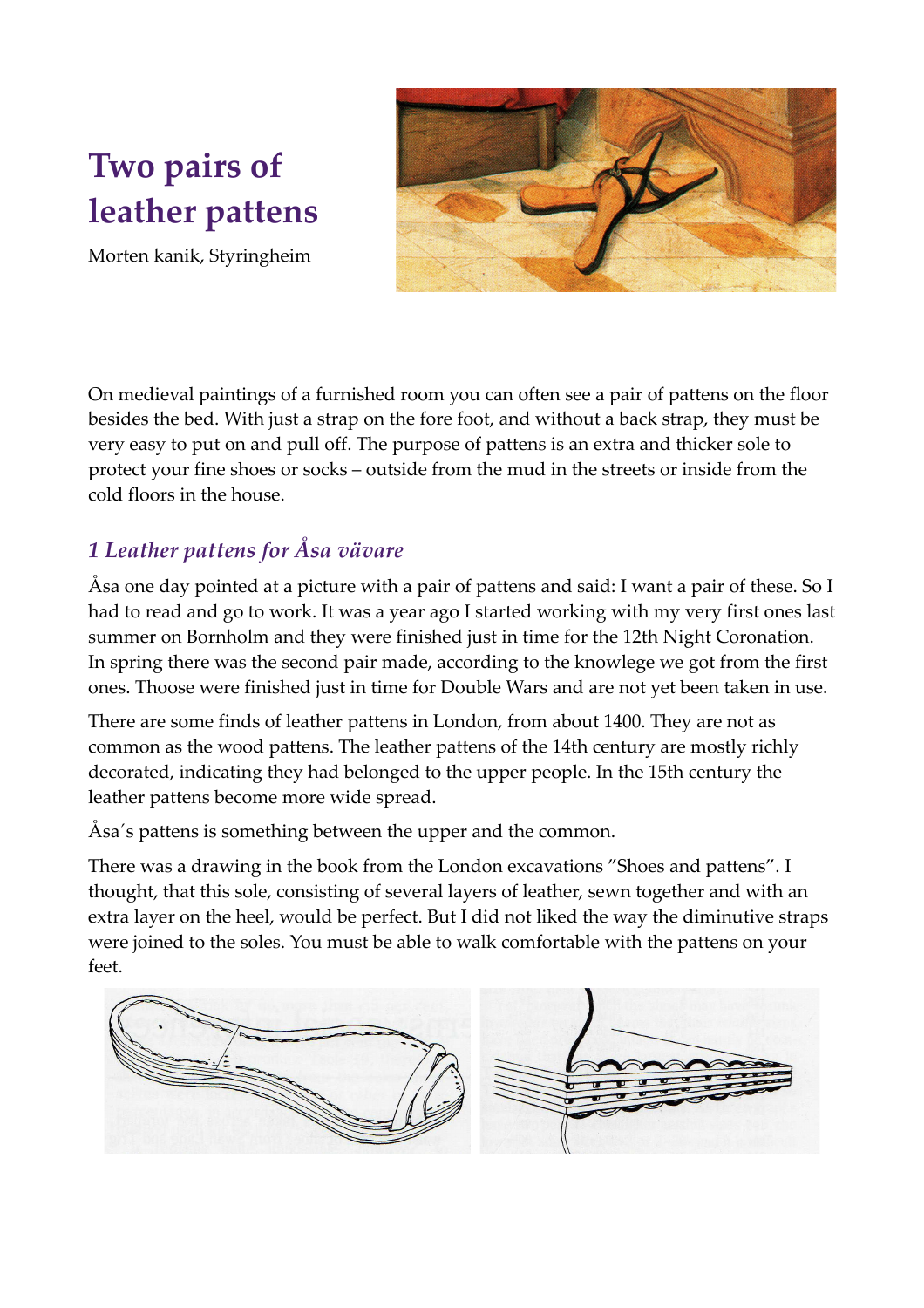In the pictures I saw that the straps were of another shape and fixed in another position, and then Åsa gave me another book from her book shelves, the classical "Skomod och skotillverkning". And here I saw a photograph of a patten, found in Stockholm, in the "Town between bridges".



### *2 How did I do it?*

Leather pattens are made of cow leather and so are theese. The layers are sewn together with flax thread, as in the finds, according to the book. Though I fixed the straps with glue before fastening them with sewing. On the first pair I attached the strap between the middle and the bottom sole. I thought it would be more comfortable for the wearer. On the second pair I attached the straps between the middle and the upper sole, as on the pictures of the finds.

With the first pair of pattens I did not dare to cut the straps like thoose in the paintings or in the Stockholm patten. Instead of two, I used four straps and placed them as I thought and sewed them on the soles. I later found out that the hinter ones should be placed more backwards to grip the foot better, like in the Stockholm patten. That´s corrected in the second pair.



### *3 Solutions*

The first made pattens are tested by Åsa vävare, as you can examin on the bottom sole, and are functioning very well. She wore them with her woolen hoses only, not as an over shoe. The discussion below about pattens and sandals can be applied to her use. What is in fact what?

I learned from the work with the pattens that you can get some result after studying medieval pictures and read about archealogical finds. You can never be as skilled as the former patten makers, that´s for sure, but you get a hint when trying to make what you or your wife need. The most time you will spend to think and to decide to go to work. When knowing how to do, it will at last be done quicker than you thought before you started. As